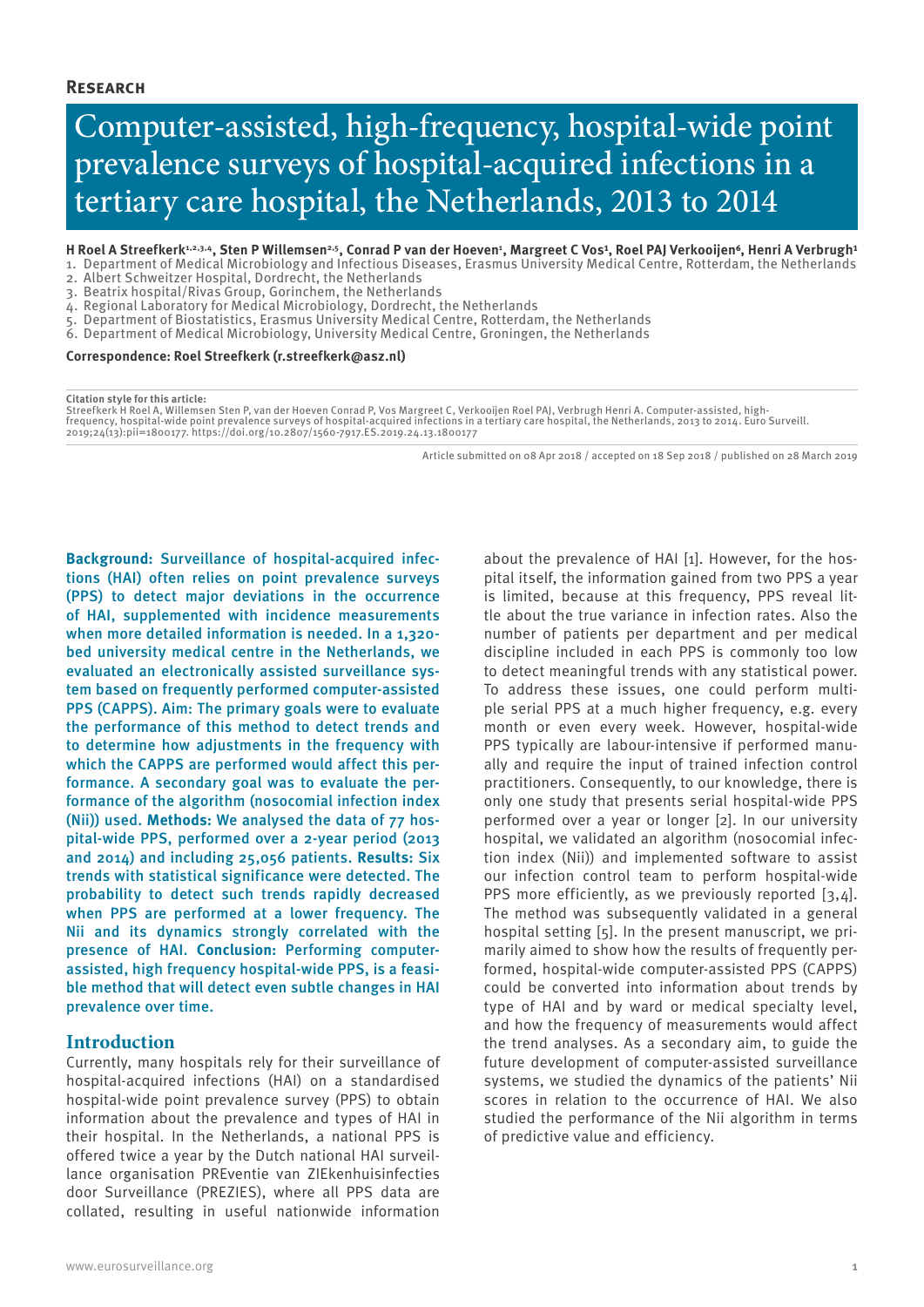Healthcare-acquired infections prevalence rates obtained in 77 serial computer-assisted point prevalence surveys, Netherlands, 2013–2014 (n = 51,900)



Open circles: individual prevalence rates; solid blue line: prevalence rates as modelled by logistic regression with a linear trend (on the scale of the odds ratios); red dashed line: logistic regression where we allowed for non-linearity by using a regression spline.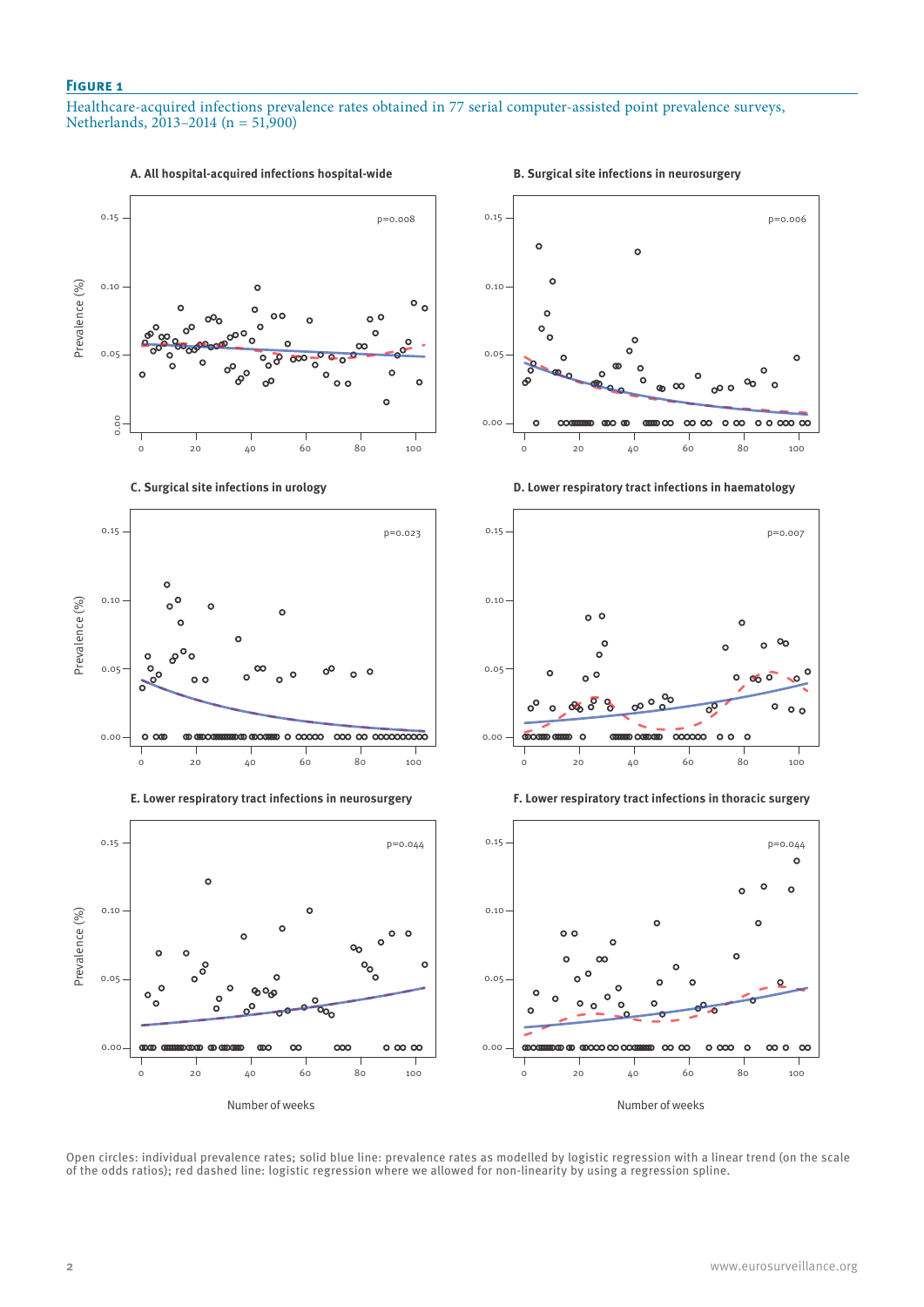Effect of survey frequency on its power to detect significant trends in the occurrence of indicated types of hospital-acquired infections at department level, Netherlands, 2013–2014 (n = 51,900)



HAI: hospital-acquired infection; LRTI: lower respiratory tract infection; SSI: surgical site infection.

# **Methods**

#### **Setting**

The Erasmus University Medical Centre includes a 1,320-bed tertiary care hospital in Rotterdam, the Netherlands. It provides a full range of services including a children's hospital, an oncology centre, transplantation unit and a thorax centre. It also has an emergency department and functions as a regional trauma centre.

Included in this observational, descriptive and analytical cross-sectional study are the results of a series of 77 consecutive, hospital-wide CAPPS of HAI, of which 51 were performed in the year 2013 (once a week) and 26 in the year 2014 (every other week). Eligible for inclusion in these CAPPS were all patients, except those admitted to the day treatment center, to the department of psychiatry and those coming for haemodialysis. Patients who were admitted on the survey day were also excluded. However, these patients were included in the following CAPPS in case they still stayed at the hospital that long. Besides the above inclusion criteria for PPS by the Dutch national HAI surveillance network PREZIES, the infection control professional (ICP) used PREZIES criteria and definitions to assess the patients for the presence of HAI [6].

# **Computer-assisted point prevalence survey and nosocomial infection index**

An in-house developed algorithm-driven and previously validated software programme was used to perform the CAPPS [3-5]. A full description of this method is available in the Supplement. Key is an automated algorithm that calculates a score (the Nii) for every day of stay of every patient hospitalised. It is based on selected predictive parameters that are present on or in a time period of 7 days before the date of the prevalence survey (C-reactive protein (CRP), leukocyte count, microbiological examinations and antibiotic prescriptions, parameters that are digitally available in most hospital information systems). Each parameter present is awarded points which add up to the Nii. The cut-off value of 8 points was determined retrospectively from the results of two PPS conducted by the ICP among a surgical population in 2007. Here we analysed different sets of digitally available parameters and variable points per parameter were analysed. Based on receiver operator curve analysis, the cut-off value of 8 points had the optimal results for sensitivity and specificity (data not shown). Based on the Nii, the point prevalence population was stratified into two groups; those with an Nii score≥8 on the survey day were reviewed by the ICP, whereas those with an Nii score<8 were not reviewed by the ICP but were considered not to have an HAI on the day of the PPS. For each PPS, we documented the result per patient, i.e. HAI present or not, based on the ICP's assessment or by default when the Nii score was <8.

## **Trend analysis for the computer-assisted point prevalence surveys**

Firstly, we plotted the point prevalence rate of each of the 77 hospital-wide PPS. We then fitted a logistic regression model on the patient data, in which we modelled the probability of an infection using a function of time that was linear on the log odds scale. To examine the underlying pattern of the prevalence in more detail and to check the adequacy of the model using a linear trend, we also estimated a model using a regression spline of time. In this model, we allowed for more complex patterns over time. By using a penalty, the pattern was shrunk back to a linear trend when this complexity was not needed [7]. This analysis was repeated for medical disciplines with a higher risk of surgical site infections, lower respiratory infections, urinary tract infections and bloodstream infections. To address the problem of an inflated probability of a type I error caused by multiple testing, we applied a Benjamini-Hochberg correction. This multiplicity correction ensured that the overall chance of a type I error did not increase alpha (which was set at 0.05).

To elucidate the effect of the frequency of surveys on the ability to detect trends in HAI, we performed simulation-based power calculations for the trends with p<0.05 and calculated the probability (expressed as the power P (1-beta)) to detect these trends when the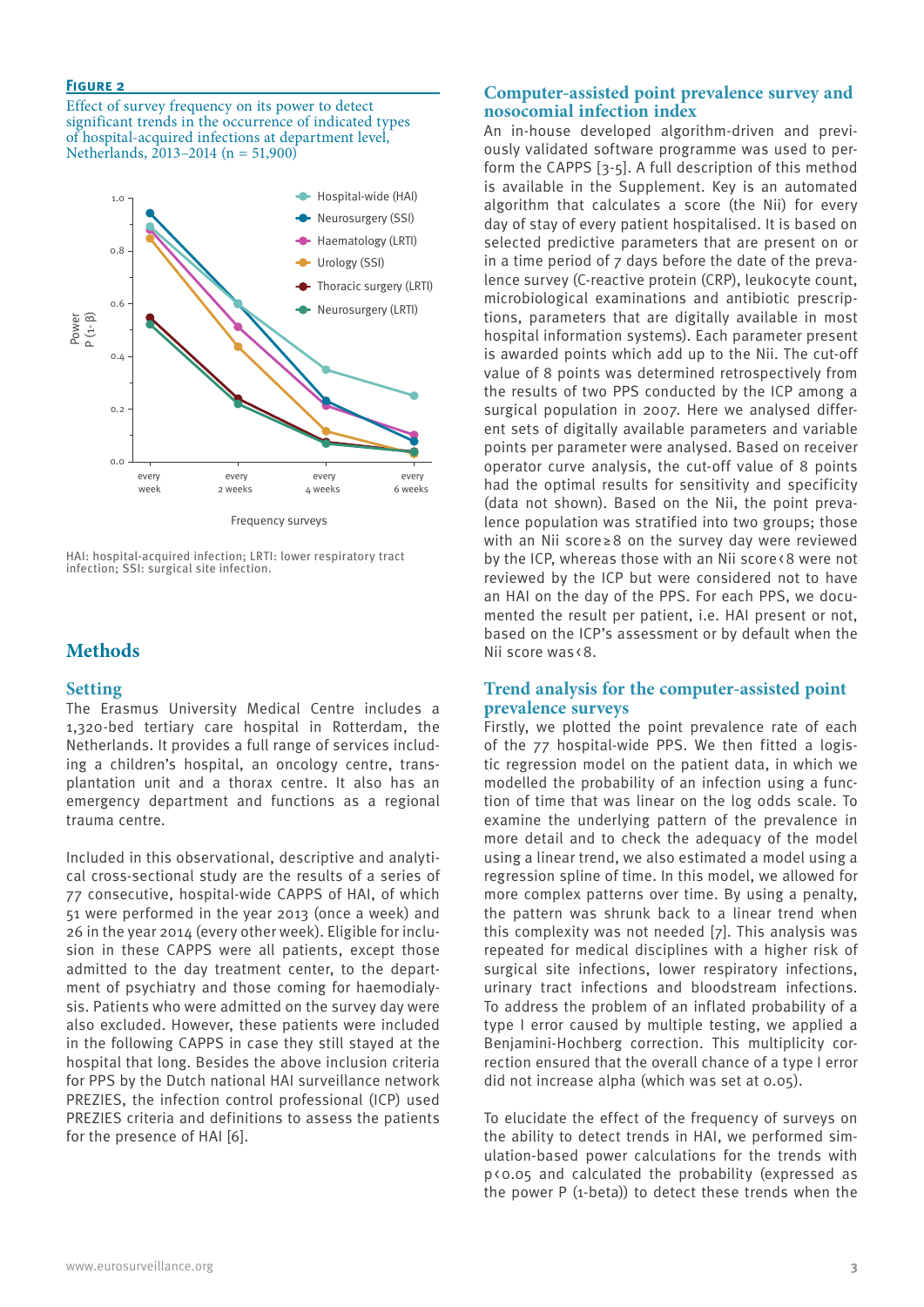Fraction of patients with a hospital-acquired infections, by nosocomial infection index score on a survey date, Netherlands, 2013–2014 (n = 51,900)



HAI: hospital-acquired infection; Nii: nosocomial infection index.

The bubble's size reflects the number of patients with the indicated Nii score, the larger the bubble the more patients with that particular score. The dashed line represents the fraction of patients that at a given Nii score remained eligible for review. The red line represents the correlation between the Nii score and the fraction of patients with that score diagnosed to have an HAI using a local polynomial regression (Lowess) [8]. Patients with an Nii score <8 were automatically marked HAI-negative.

CAPPS were performed weekly or once every 2, 4 or 6 weeks.

#### **Analysis of the performance of the nosocomial infection index**

Secondly, we performed an analysis of the relationship between the Nii score on a given PPS date (Thursdays) and the fraction of patients diagnosed to have an HAI by the ICP, and the positive predictive value of an Nii score was calculated.

Since for each patient, Nii scores were present for each day of stay (not only for the point prevalence date) it was possible to track changes in individuals' Nii scores during their stay and thus become informed about the in-hospital dynamics of patients' Nii scores. The daily median and interquartile range (IQR) of the Nii scores were subsequently calculated for three categories of patients: (i) patients who had an Nii score of≥8, who were reviewed by the ICPs and found to have an HAI (category 1); (ii) patients who had an Nii of  $\geq 8$ , who were likewise reviewed but for whom review resulted in the decision that the patient did not have an HAI (category 2); and (iii) patients who did not have an Nii

score of≥8 on any point prevalence date during their hospital stay(s) and who were therefore not reviewed since they were considered not to have an HAI (category 3). A quantile regression analysis was performed on the dynamics of the Nii scores of category 1 and 2 patients. The median and IQR of the lengths of stay of each category of patients and the median and IQR of the interval between the day of admission and the day of an HAI diagnosis were also calculated and their relationship was studied.

All analyses were done in the 'R' software environment (version 3.4.1, see www.r-project.org) [8].

#### **Ethical statement**

Approval by the ethical committee was not needed; in this non-interventional study we evaluated aggregated, anonymised data and results that were available through routine surveillance practice.

## **Results**

For all patients in the hospital in the 2-year period 2013 and 2014, an Nii score was calculated and stored in the study database for each day of their stay. In 77 consecutive hospital-wide point prevalence populations, 25,056 (62%) patients were included. The patients who were excluded consisted of three groups: (i) patients who did not meet the clinical inclusion criteria, for example the haemodialysis patients, (ii) patients whose admission period did not include a Thursday (PPS day), i.e. admitted after a Thursday and discharged before the following Thursday, and (iii) patients for whom Thursday was the admission date and who were discharged before the next Thursday.

In total, 51,900 Nii scores on point prevalence dates were generated, which values ranging from −20 to+55. Overall, 15,051 of 51,900 (29%) Nii scores were at or above the cut-off value of 8 [3,4]. Review by the ICP of these 15,051 Nii scores resulted in the ascertainment of 2,810 HAI, i.e. 112 HAI per 1,000 patients included in the surveys.

## **Trend analysis for the computer-assisted point prevalence surveys**

Analysis of the results of the 77 CAPPS showed that HAI prevalence rates varied considerably from survey to survey (Figure 1A). The median hospital-wide HAI prevalence rate was 0.056 (IQR: 0.046–0.065). Trend analysis of the hospital-wide overall HAI prevalence rate showed a slowly decreasing trend  $(p=0.008)$ . Trend analysis of surgical site infections among patients admitted to the neurosurgery and urology department showed decreasing trends that were subtle but significant ( $p=0.006$  and  $p=0.023$ , respectively) (Figure 1B, 1C), while the rate of lower respiratory tract infections increased in the departments of neurosurgery  $(p=0.044)$ , haematology  $(p=0.007)$  and thoracic surgery  $(p=0.044)$ , (Figure 1D, 1E, 1F). We did not detect any significant trends in the prevalence rate of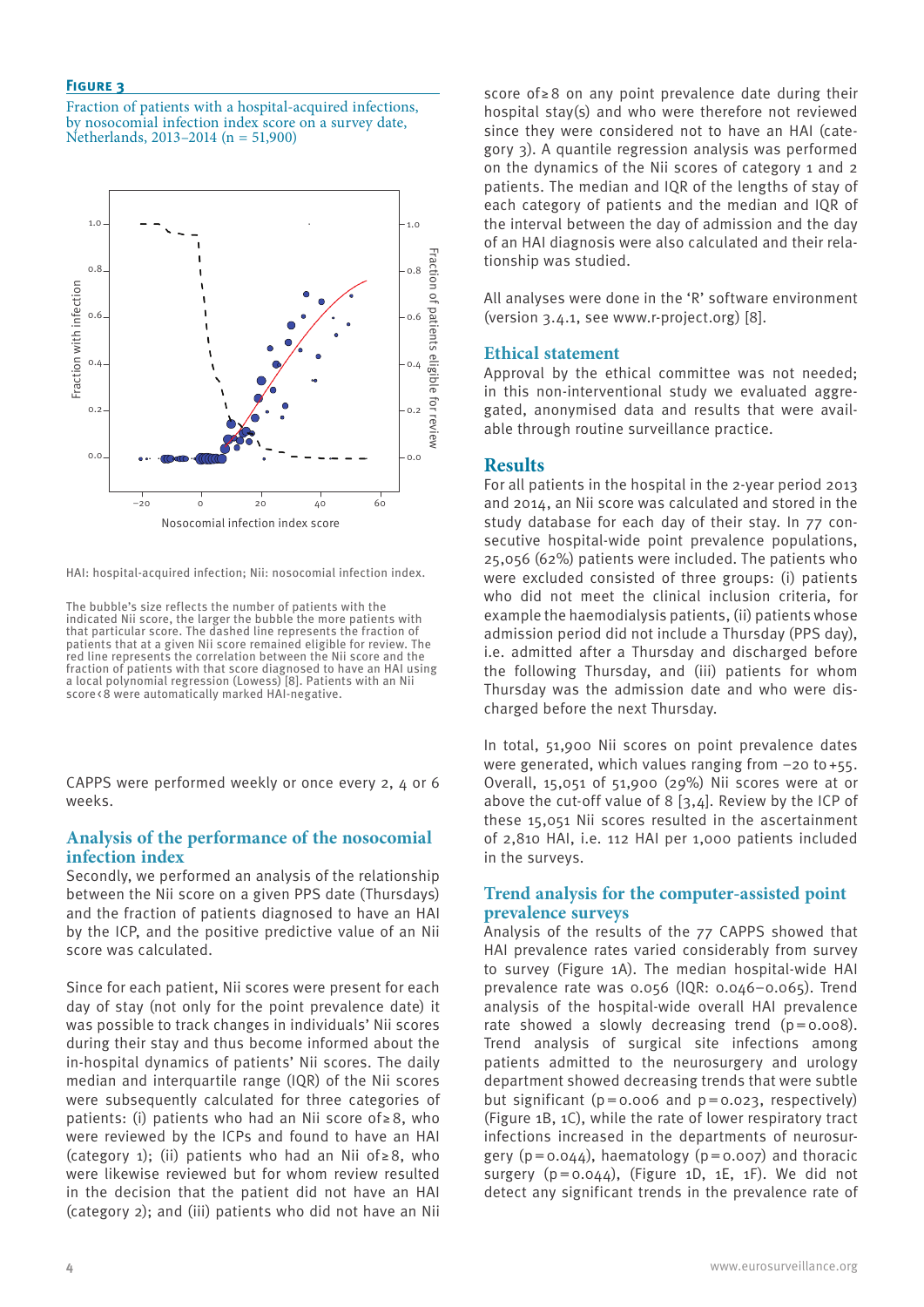Dynamics of the nosocomial infection index score of patients with and without a hospital acquired infection, Netherlands,  $2013 - 2014$  (n = 51,900)



HAI: hospital-acquired infection; IQR: interquartile range; Nii: nosocomial infection index; PPS: point prevalence survey.

Coloured lines and shaded areas represent median and IQR, respectively, of the Nii score per day of stay for each category of patients. Red: patients who developed an HAI (category 1); blue: patients who had an Nii ≥8 on a PPS date, but review by the ICP showed the patient did not have an HAI (category 2); green: patients whose Nii stayed<8 on all PPS dates during their hospital stay (category 3). The three box plots above the figure depict the length of stay (median and IQR) of each category of patients. The single box plot below the figure depicts the interval (median and IQR) between the day of admission and the day of HAI diagnosis. The whiskers represent minimum and maximum values limited to 1.5 times the interquartile range.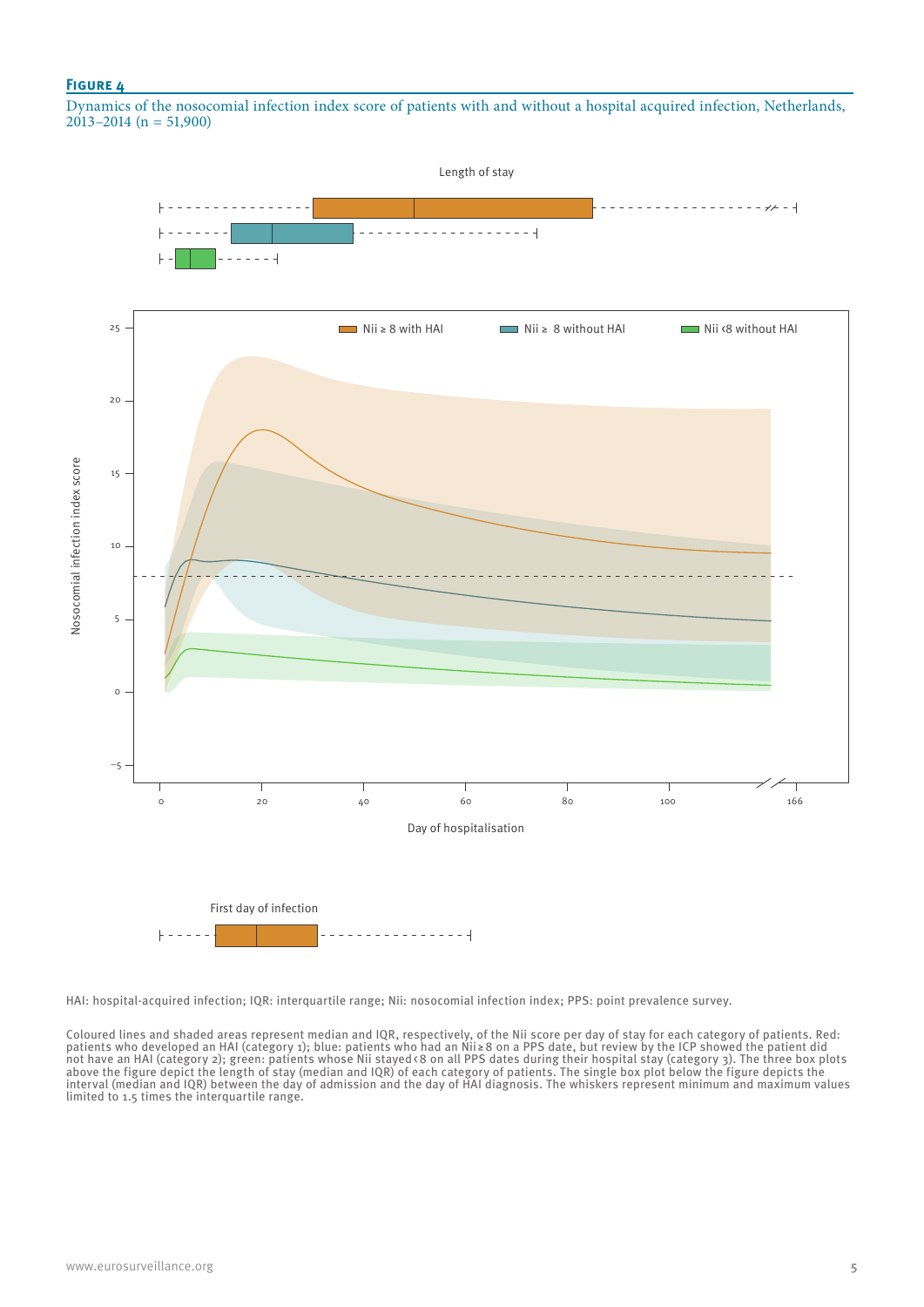bloodstream infections and urinary tract infections in any department.

The probability of detecting trends decreased rapidly when the CAPPS were performed less frequently than once every week or every 2 weeks; at frequencies of once every 4 or 6 weeks, the probability of detecting such trends became very low (<0.26 and <0.10, respectively) (Figure 2). For example, the probability of detecting the truly decreasing trend in surgical site infections (SSI) in the department of neurosurgery fell from>90% to< 10% if the frequency of the prevalence surveys was reduced from (bi)weekly to once every 6 weeks (Figure 2).

**Performance of the nosocomial infection index**

The patients' daily Nii scores were subsequently analysed and related to the presence or absence of an HAI on a given prevalence survey date. Figure 3 presents a plot of all 51,900 Nii scores in which the size of each bubble reflects the number of patients having a particular Nii score. The fraction (15,051 of 51,900 (29%)) of patients remaining eligible for on-screen review quickly diminishes when Nii scores rise. For Nii scores ≥8, there was a correlation between the Nii score and the fraction of patients diagnosed to have an HAI. Of the patients with an Nii score of 9, ca 10% had an HAI. This percentage increased to more than 60% when the Nii score was  $\geq$  40 (Figure 3). Overall, the positive predictive value of an Nii score≥8 was 19% (2,810/15,051).

The Nii scores for each patient for each day of stay (i.e. not only the Nii scores on point prevalence dates) and their medians with IQR are presented in Figure 4. In total, 443,240 Nii scores were included in this analysis. Interestingly, category 1 patients ascertained to have an HAI had lower Nii scores on the day of their admission to hospital compared with category 2 patients who were suspected and therefore reviewed but found not to have an HAI (mean: 2.42 vs 4.36; median: 2 vs 3, p<0.001). However, the Nii scores of patients developing HAI rose steeply towards a median peak of 18 at a median of 21 days after their admission; these dynamics differed from those of category 2 patients whose Nii peaked at a median of 9 at a median of 6 days after admission. The median day on which a diagnosis of HAI could be established (19 days) fell a few days before the peak in the median Nii score curve of the patients developing an HAI (Figure  $4$ ). Interestingly, the median Nii score in category 1 patients remained≥8 during their admission, while it decreased below 8 in category 2 patients (Figure 4). Quantile regression analysis showed a significant difference between the dynamics of the Nii scores of category 1 and 2 patients. The Nii dynamics of patients who were categorised as not having an HAI because their Nii remained<8 were also significantly different from those observed in category 1 and 2 patients ( $p \triangleleft 0.001)$  (Figure 4). Clearly, patients who developed an HAI had a longer length of stay than patients who did not have such an infection (Figure 4).

# **Discussion**

This study shows that subtle but significant trends in HAI prevalence can be detected using serial (bi)weekly PPS. Based on a series of 77 consecutive computerassisted hospital-wide surveys performed over a 2-year period, we obtained detailed insight into the variation of HAI prevalence in large a university medical centre. This was made possible by implementing a validated algorithm-driven and computer-assisted survey method by which hospital-wide PPS can be performed efficiently and accurately [3,4].

Considerable variation in the hospital-wide and the ward- and discipline-specific point prevalence rates from one survey to another became evident in our study. This observation supports the idea that, if only performed once or twice a year, PPS provide little information regarding the HAI epidemiology in a given hospital, except for quantifying the momentary burden of disease caused by HAI. Similar to our findings, two earlier serial prevalence studies reported mean HAI rates of 7.76% (with the lowest prevalence in this series being 2.44%, the highest 30.43%) and 5.42% (lowest prevalence 1.9%, highest prevalence 8.4%). A formula to convert point prevalence rates into incidence rates has been proposed in the past [2,9-11], but some authors noted that incidence rates cannot be derived reliably from PPS data [12,13].

In the 2-year study period, the overall hospital-wide HAI prevalence showed a decreasing trend  $(p=0.008)$ . However, we realise that trends in overall HAI prevalence are composed of up- and downward trends of different types of infections in different types of hospital departments surveyed, which may well result in a levelling effect when trends are compounded into a single hospital-wide HAI trend. Therefore, we also analysed trends of HAI separately per type of infection and per medical specialty where the risk of their occurrence was highest. Through this analysis, another five subtle, but significant, trends were detected. Importantly, by simulation-based power calculations, we showed that the probability that such trends will be detected would have declined, e.g. from more than 0.9 to less than 0.1, if CAPPS had been performed only once every 6 weeks instead of weekly. Thus, the frequency of PPS is key in detecting HAI trends with this method, an a priori plausible hypothesis that has been quantified and is supported by this study.

Predictably, the higher a patient's Nii score was on the prevalence date the higher the probability that the patient had an HAI. This correlation makes the Nii on any given day a good predictor for the presence or absence of an HAI, although its maximum positive predictive value remainedunder80%. Enhancing the discriminating power of the Nii algorithm would improve the efficiency of the CAPPS even further. The significant differences in the dynamics of Nii scores between patients with and without an HAI can possibly be used in future adaptations of the algorithm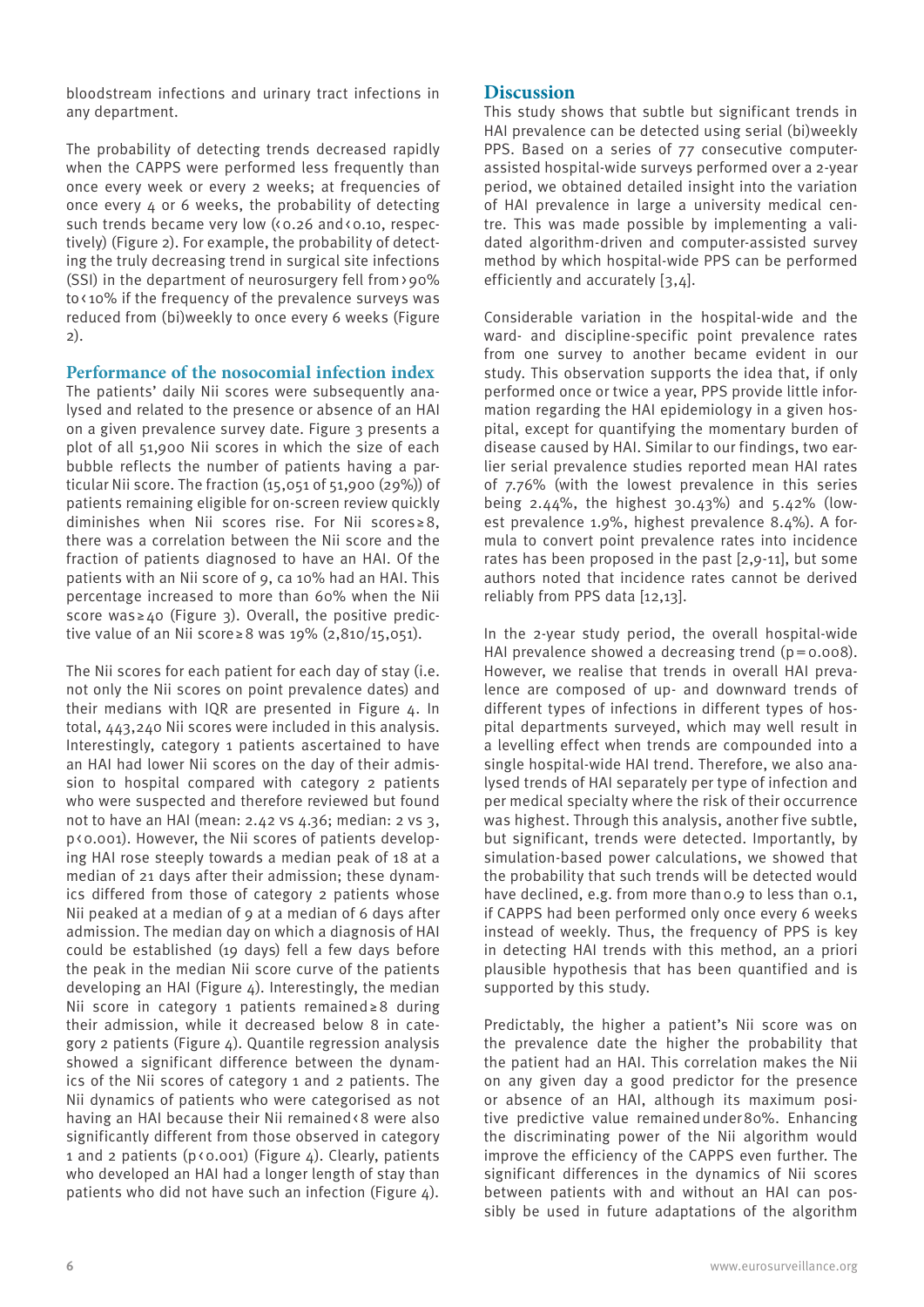to improve its discriminatory power. Among patients suspected to have an HAI because of a daily Nii score exceeding 8, there is a sizable group of patients that do not have an HAI but have admission diagnoses, e.g. community-acquired infection or non-infectious inflammatory syndromes. Most of them enter the hospital with a somewhat elevated Nii score but this score does not rise much further during their hospital stay. Further analysis of this cohort of patients may therefore allow us to adjust our algorithm and make it more discriminatory.

PPS are generally believed to be more cost-effective than incidence surveys, and this is supported by our experience in this 1,320-bed university hospital where weekly hospital-wide CAPPS required the dedication of approximately one full-time equivalent ICP [3-5]. Using this algorithm-based method, 71% of the patients were automatically excluded from review by the ICP and marked negative. Likewise, Broderick et al. reported a 67% decrease in workload by excluding patients from detailed review [14]. Sensitivity and specificity of previously published comparable computerised algorithms for hospital-wide PPS ranged between 0.78 and 0.966 and between 0.73 and 0.98, respectively. The reported time gained by these automated survey methods ranged from 30% to over 99% [15-20]. As stated before, the negative predictive value of our Nii (i.e. a score<8) was very high ( $99\%$ ). In our study, the assessment by the ICP was facilitated by an automatically generated on-screen timeline of all relevant data and a workflow management system (see Supplement). It is this on-screen decision support system that introduced an extra efficiency gain compared to manual bedside or (electronic) patient record review of the algorithmselected patients. Likewise, Du et al. reported that their hospital-wide CAPPS required only 3.5 h using a visual time-series chart, while their traditional survey method needed 756 h per survey [18].

The potential value of detecting trends by frequently performed CAPPS needs to be interpreted in the context of some limitations. Firstly, this was an observational study in a period where major new interventions to reduce HAI were not implemented in this hospital. Clinicians were not aware of this new surveillance method and wards were not visited specifically for this study. Therefore, the few detected trends cannot readily be ascribed to a specific intervention or explained otherwise. Secondly, although the surveys were computer-assisted, the workload was still appreciable  $(\pm 1)$ full time equivalent) and, facing restricted manpower, we therefore decided to perform CAPPS every other week in the second year of the study period instead of weekly as originally planned. We realise that doing so will have reduced the probability to detect HAI trends over the whole observation period and we may have missed more subtle trends than those that were detected. During the study, the data were not analysed, nor was information derived from the surveys disseminated to those who can take action in the

departments. Still, in conclusion, a computer-assisted high frequency PPS-based surveillance system for HAI that is hospital-wide and includes all types of HAI is very informative regarding the HAI prevalence and its variance across the hospital and over time. It is highly sensitive to changes in HAI epidemiology, it will pick up even subtle trends in the occurrence of HAI that may be relevant and otherwise remain undetected. This information can be used to target interventions, and it is likely that the effects of these targeted interventions on HAI rates can be ascertained at an early stage by using this surveillance system.

#### **Conflict of interest**

Roel Verkooijen is the co-founder of IDMC bv, a company providing solutions for antibiotic resistance monitoring, consultancy, antimicrobial stewardship and HAI surveillance.

#### **Authors' contributions**

Wrote manuscript: RS; performed R statistical analyses: SW; wrote software and data management: CvH; supervised and helped to draft the manuscript: MV, RV, HV.

#### **References**

- van der Kooi TI, Manniën J, Wille JC, van Benthem BH. Prevalence of nosocomial infections in The Netherlands, 2007- 2008: results of the first four national studies. J Hosp Infect. 2010;75(3):168-72. https://doi.org/10.1016/j.jhin.2009.11.020 PMID: 20381910
- 2. Ustun C, Hosoglu S, Geyik MF, Parlak Z, Ayaz C. The accuracy and validity of a weekly point-prevalence survey for evaluating the trend of hospital-acquired infections in a university hospital in Turkey. Int J Infect Dis. 2011;15(10):e684-7. https:// doi.org/10.1016/j.ijid.2011.05.010 PMID: 21757384
- 3. Streefkerk RHRA, Moorman PW, Parlevliet GA, van der Hoeven C, Verbrugh HA, Vos MC, et al. An automated algorithm to preselect patients to be assessed individually in point prevalence surveys for hospital-acquired infections in surgery. Infect Control Hosp Epidemiol. 2014;35(7):886-7. PMID: 24915221
- 4. Streefkerk RHRA, Borsboom GJ, van der Hoeven CP, Vos MC, Verkooijen RP, Verbrugh HA. Evaluation of an algorithm for electronic surveillance of hospital-acquired infections yielding serial weekly point prevalence scores. Infect Control Hosp Epidemiol. 2014;35(7):888-90. https://doi. org/10.1086/676869 PMID: 24915222
- 5. Streefkerk HR, Lede IO, Eriksson JL, Meijling MG, van der Hoeven CP, Wille JC, et al. Internal and external validation of a computer-assisted surveillance system for hospital-acquired infections in a 754-bed general hospital in the Netherlands. Infect Control Hosp Epidemiol. 2016;37(11):1355-60. https:// doi.org/10.1017/ice.2016.159 PMID: 27488723
- 6. PREZIES-team. Protocol en dataspecificaties PREZIES. Prevalentieonderzoek Ziekenhuizen – versie: Maart/oktober 2014. [Protocol and data specifications PREZIES. Hospital prevalence survey – version Mar/Oct 2014]. Document version 2.2. Bilthoven: National Institute for Public Health and the Environment (RIVM); 2014. Dutch. Available from: https://www. rivm.nl/documenten/protocol-en-ds-po-2014-def-versie-22
- 7. Eilers PHC, Marx BD. Flexible smoothing with b-splines and penalties. Stat Sci. 1996;11(2):89-121. https://doi.org/10.1214/ ss/1038425655
- 8. R Core Team. R: A language and environment for statistical computing. Vienna: R Foundation for Statistical Computing; 2017. Available from: https://www.R-project.org/
- 9. Petitti T, Sadun B, Dicuonzo G. Usefulness and accuracy of weekly point-prevalence surveys in active surveillance for healthcare-associated infections. Infect Control Hosp Epidemiol. 2005;26(4):335-6. https://doi.org/10.1086/503510 PMID: 15865265
- 10. Rhame FS, Sudderth WD. Incidence and prevalence as used in the analysis of the occurrence of nosocomial infections.